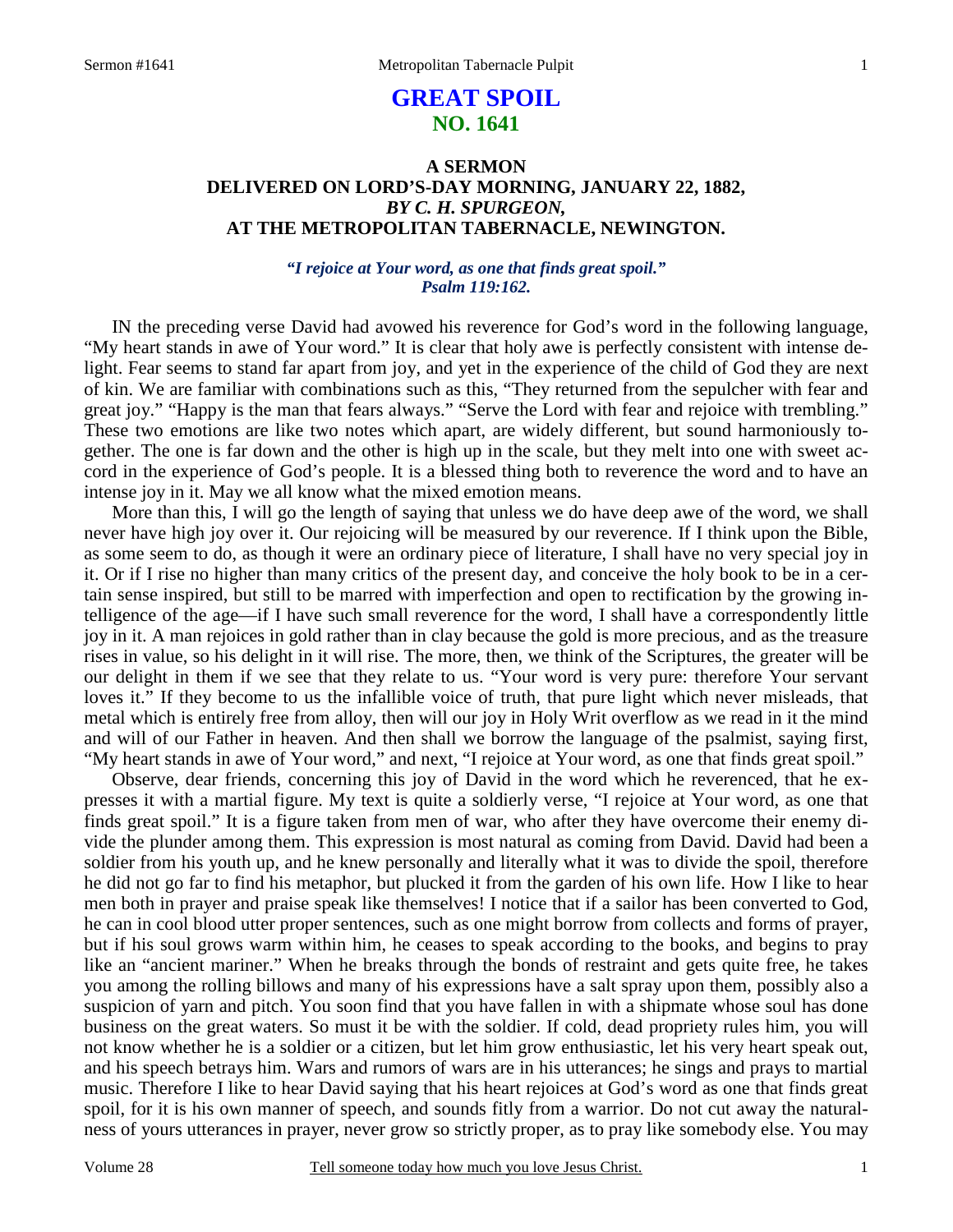take a bird and teach it to pipe half-a-dozen set notes, and it will be thought to be a wonder, but no piping bullfinch in the world, to my ear, sings so sweetly as the finches in my own garden, whose wild songs are all their own. The labored notes of the trained bird's little tune may be remarkable, but are they not also somewhat grotesque and unnatural? The notes of nature more truly reveal the bird, and are a fitter utterance for it than the ditty it has learned so painfully. It is a pity that men should speak with God in a constrained and artificial style; it far more befits them to pray in their own natural manner. If you are farmers, or artisans, or laborers, be not ashamed that your speech should savor of your calling. If you are soldiers, pray like soldiers. Let your true selves speak out when you speak with God, for He is truth itself, and needs not that you put on artificial manners in His presence.

 Having thus prefaced my discourse, I come to look into this joy of David over God's word, which he compares to the joy of a warrior when he finds great spoil. To such overflowing joy we are not strangers, we feel quite at home with the text.

**I.** Let me first observe that THIS GREAT JOY IS SOMETIMES AROUSED BY THE FACT THAT THERE IS A WORD OF GOD.

 This is true if we regard the Scriptures as *a revealing of God*. After going up and down in the world searching after deity, it is a great delight to come upon a book in which the one only living and true God has unveiled Himself to those who care to behold Him. It is a great "find" for a man to discover that after all he is not left in a fog to grope his way, but that God has kindled a sun that honest hearts may walk in the light of and in that light see all things clearly. I say that a revelation of God is a great discovery over which a man rejoices "as one that finds great spoil." For, dear friends, there can be no revealing of God except by God Himself. The apostle Paul tells us very truly that the things of a man know no man, but the spirit of a man that is in him. You cannot read a man until that man brings out somewhat from within and thus reveals himself. A man must speak, or act, or we cannot know his mind. The chief means of a man's revealing himself is by his word, language is the gate of the soul. If the man is true and honest, his word will be a window through which you may see his mind. Even so, says the apostle, as the heart of a man is only known to the man himself, so the things of God know no man but the Spirit of God. The divine thought must be hidden in the heart of God forever until the Spirit of God is pleased to tell it to us. There is therefore an absolute necessity for a revelation, since none can, by searching, find God. This written word is the revelation of God, and when the Spirit of God shines upon it, we see the Lord as in a mirror. Oh, but what a blessing that the Spirit of God should still be with His people, bearing witness with the word which He has of old inspired! What a comfort that we have this sure word of testimony in which God has spoken to us in terms so distinct, so clear, so unquestionable. He who feels the power of this revelation in his own soul may well rejoice "as one that finds great spoil."

 Nor does our valuation of Holy Scripture depend upon this one view of it, for we also prize it as *the guide of our life.* Often we come to positions in which we know not which way to take. It is a great discomfort to have to be questioning, questioning, and forever questioning. To hear within the soul the inquiries "How?", "What?", "Which?", "When?", and to be confused by dubious voices, is a great affliction, suspense is killing. How delightful to turn over the sacred page and find in them guidance like that of the Urim and Thummim of old. This Book tells us the right and bids us follow it. It teaches us the way of wisdom, and the path of understanding, and supplies motives for walking in them. Submitting ourselves to the Spirit of God, we hear Him speak in this volume and say, "This is the way, walk you in it." As a bewildered wanderer in a forest hails the light in a cottage window, hoping to find a guide there to set him on his homeward path, so we do hail the light of Holy Writ which shines in a dark place. As the mariner prizes his chart and compass, so we do welcome the law of the Lord. Tossed on the changing sea of life, our eyes are gladdened by the clear ray of this pole-star of heaven, the fixed light of God.

 If we had been left to blind reason, we would soon have stumbled into the ditch, but with inspiration to conduct us, we have a plain path before us and are glad. No longer in a perpetual quandary, guessing and surmising, the way of life is definitely mapped out for us, and we pursue our route with confidence, knowing that, "Blessed are the undefiled in the way, who walk in the law of the Lord." This becomes our daily song, "You shall guide me with Your counsel, and afterward receive me to glory." O happy man that finds such sure direction as this! He can rejoice "as one that finds great spoil."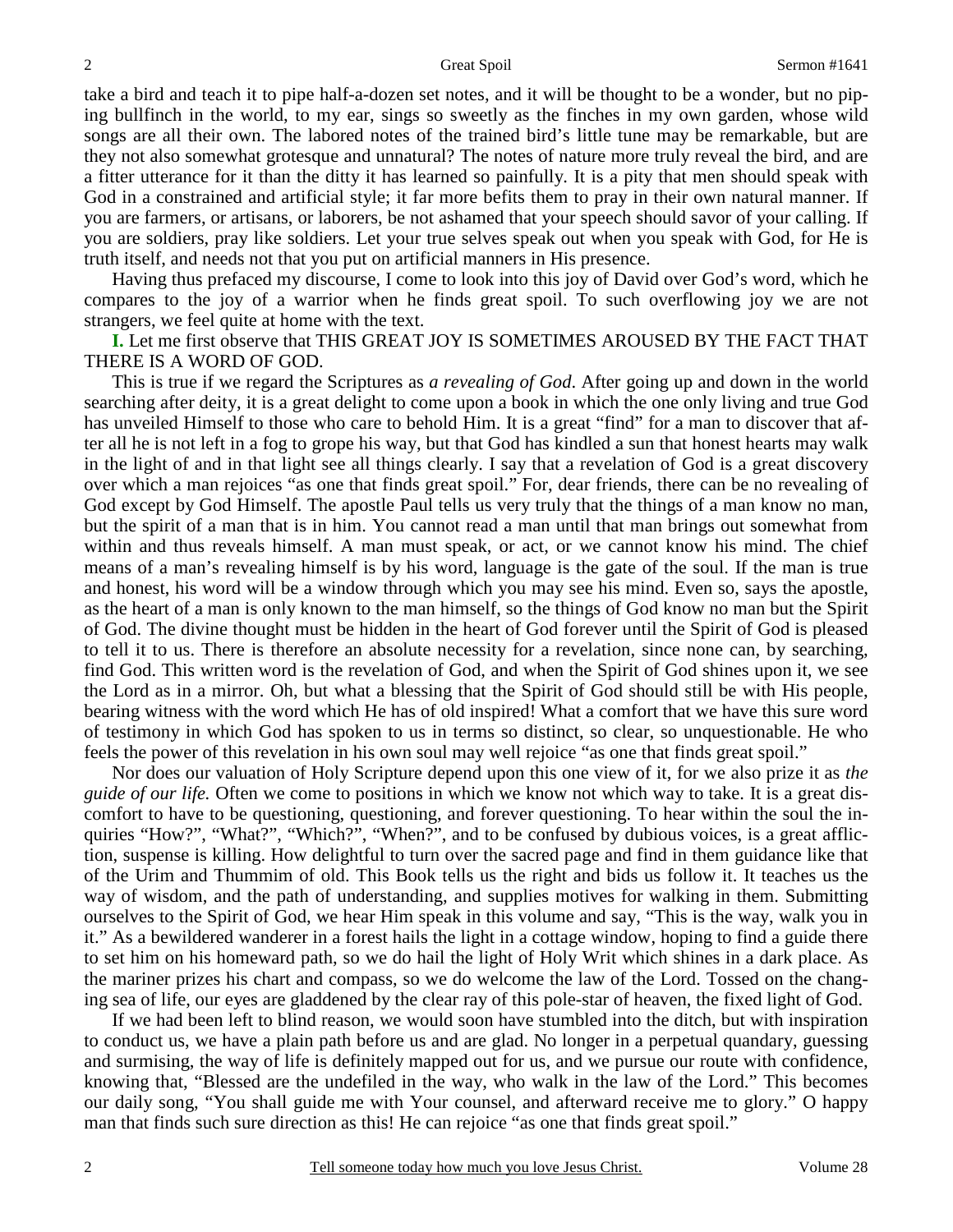More than this, if you think of it, dear friends, a word from God apprehended in the soul is *a sure pledge of mercy.* Consider what words those words of God are, how full of love, and grace, and tenderness. I will not stay to quote the exceedingly great and precious promises, for they are, I hope, your daily food. You know what great things the Lord has spoken concerning you. But here is a thought worth pondering—these promises are backed by the word of God, no, they are each one the word of God. When a man has given his word, if he is an upright, honorable man, there is an end to further questions, he has pledged his word and that is enough. Now the Lord has given to His people His word, His right honorable word that cannot be broken, which must stand fast forever and ever. Happy are those who are willing to take God at His word, and accept His promise as the equivalent for the thing promised, for what the Lord has promised He will surely perform. When a man grasps a promise of forgiveness, of acceptance in prayer, of sanctifying grace, of daily providence, of divine anointing, of comfort in death, or of eternal glory, he may well rejoice "as one that finds great spoil." Within the word of promise there lies the blessing itself. The word is to the apprehension of faith, the substance of the thing hoped for. That which is guaranteed by God—who cannot lie—is already ours. He may well rejoice that finds it.

 Notice still further, that Holy Scripture, when it comes to us with power as the word of God, is *the beginning of communion with God.* It will strike you in a moment that when the Lord speaks to a man, communion has in a measure begun. It may be that God speaks to a deaf ear, but even then it shows great goodness and condescension on God's part that He should speak to men at all, and especially to those who refuse to hear Him. But oh, if you actually hear the voice of God in His word, if it sinks into your soul by the accompanying power of the Holy Spirit, what remains then, but for you to answer the Lord and to let Him speak again? This Bible talks, "When you awake, it shall talk with you." This is God's side of a heavenly conversation, which ought to be kept up throughout all the days of our pilgrimage. God says this and that in the word, and we in prayer, in faith, in holy action reply to Him, and then He speaks again, and we answer Him again. When you are alone, and wish to have communion with God, you probably begin with prayer. Do so. But sometimes you feel that you cannot pray. Very well, do not try. Say, "I desire to converse with God, and if *I* cannot speak I will hear *Him* speak." Get down the Bible. Read a Psalm, or some precious portion of Holy Writ, and after God has thus spoken to you, the conversation has begun. God's words will suggest heart-words with which you can speak to the Most High. If it does not, read some more, till at last within your spirit there is communion with the Eternal One. Oh, what bliss it is that God does speak to any of us, to me, a poor, worthless, sinful creature! How highly favored is man to have a word from the great King! Many would give their eyes to be spoken to by a monarch, but here we are spoken to daily by the King of kings if we are but willing to incline our ear to His sweet voice. And this is the commencement of a communion which may continue throughout life and consummate itself in everlasting glory.

 Personally I can sometimes realize my text in a peculiar sense, when the word of God becomes to me *the instrument of usefulness*. How often do I look around me anxiously for the next theme of discourse! My mind inquires, what shall I preach to the people? What shall be my message? With what shall I feed my church? This is a trying question after twenty-eight years preaching to one congregation. At last a passage comes home to my soul with power. I have found it. What joy fills the preacher's heart! No warrior was ever gladder when he heaped up, the mountains of prey.

 You meet with a person who is anxious, you want to say the right word to him, and therefore you prayerfully look all around, until a text suggests itself, which proves to be the exact word for the person who's good you are seeking. Have you not felt great joy in handling such a passage as the instrument of usefulness? Have you not been ready to cry like the old Greek philosopher, "I have found it, I have found it!"? Have you not wanted to be off to tell it not only to the one person you are anxious about, but to fifty thousand more? Ah, yes, you have rejoiced as one that finds great spoil.

 You see then, that there is a distinct a joy which comes to the man who gets God's word into his soul—a joy which arises out of the fact that there is a word of God which comes to us as the revelation of God, as an infallible guide through life, as the pledge of divine mercy, the beginning of divine communion, and the instrument of usefulness. Upon all those things we might profitably enlarge, but time would not allow it, so I beg you to follow me to the next point. May the Holy Spirit lead our minds.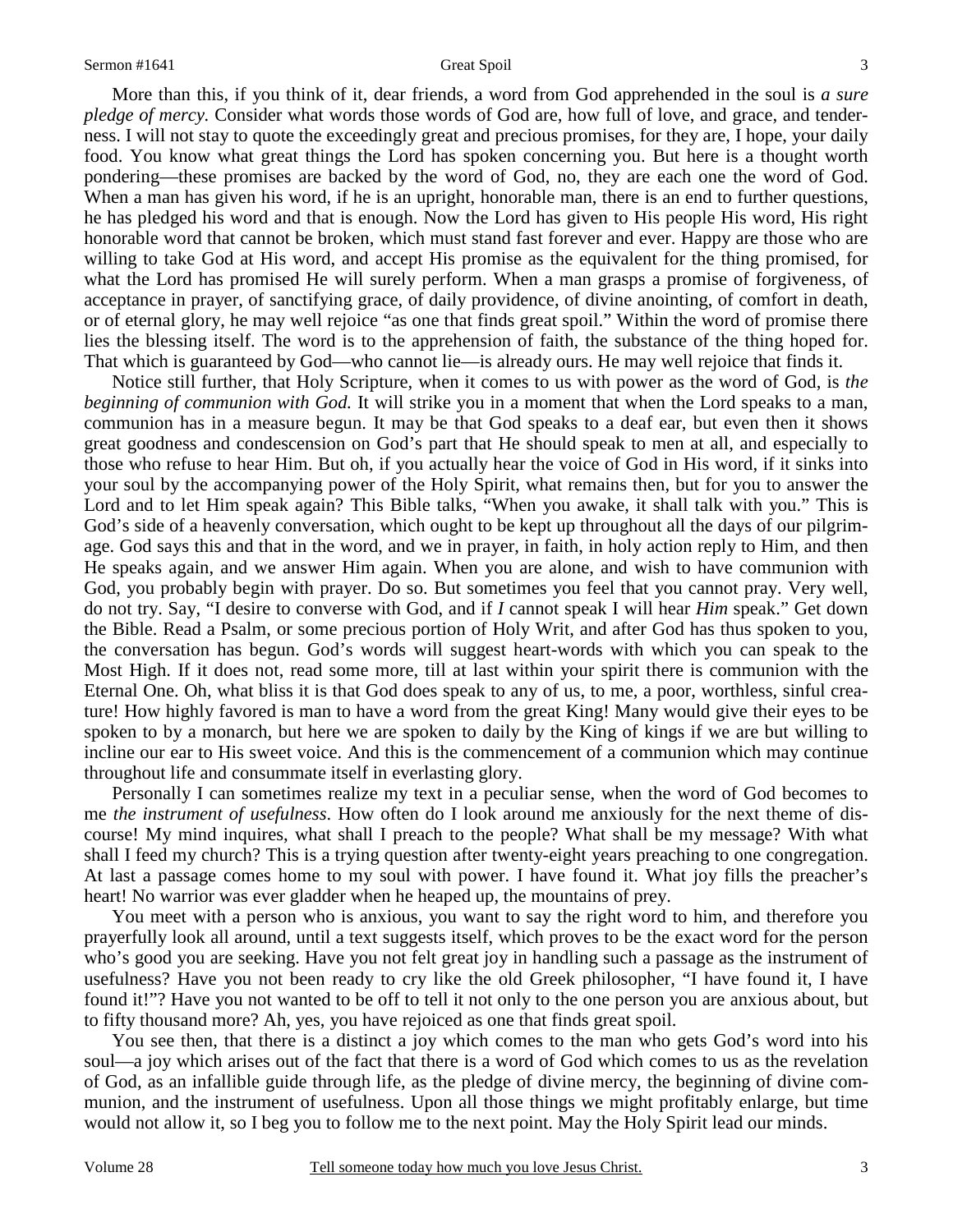**II.** Secondly, let us remark that FREQUENTLY THE JOY OF THE BELIEVER IN THE WORD ARISES OUT OF HIS HAVING HAD TO BATTLE TO OBTAIN A GRASP OF IT. Read the text again, "I rejoice at Your word, as one that finds great spoil." Covered with sweat, dirty with dust, bleeding from many a wound, wearied and faint, the fighting man has smitten the enemy, and now he staggers forward to seize his portion of the prey, finding new strength in the joy of victory. Did you ever have to do that with God's word, for I have had to do many times; and I will try to describe the battle as I know it. "O my soul, you have trod down strength."

 We have had to fight over certain *doctrines* before we could really come at them. Learning doctrines out of books, or merely learning them as matters of catechism, is never enough. Such teaching is all very useful and helpful, but the sure way to learn a doctrine is to have it burned into your soul as with a hot iron. "Oh," they say of me, "that man speaks so dogmatically." I cannot help it. Why should I speak with bated breath when I feel absolutely certain of what I say? If I were not certain, I would hold my tongue until I was. I could not dare to come here to talk of matters which may or may not be true. I dare not thus waste your time and thought. I have not only found the doctrines of the gospel in God's word, but I have tested and tried them in my own experience, and they have been so powerfully operative upon my own soul that I must speak as I find. To me the things I preach are as assured as my existence. In fact, they are a part of my existence, since they are my life, my hope, my joy and strength. I am positive in speech because I am assured in mind. Nor can I see the gain which would accrue from the opposite style of speech. Of what avail is this cloudy doubt? Unless a man speaks up to the best of his knowledge and belief, most positively, who is likely to believe him? Wise men will bid the speaker make up his own mind before he can hope to influence other minds. I have no doubt about the existence of a God. Have you? If you have, do not set up to be a minister for God by any manner of means. I have no doubt about the mediatorial power of His precious blood. Have you? If you have, do not pretend to be a Christian teacher, for your whole weight will be on the wrong side. Faith receives more stabs from waverers than from avowed skeptics. Sowers of doubt are no friends to the gospel, for men are saved by faith, but nobody was ever saved by unbelief. "We know and have believed the love which God has towards us." "I believed, therefore have I spoken." But how do we get to this assurance? Why, by fighting our way to it. A doctrine of God's word comes before us. Our heart exclaims, "Yes, this seems to be the teaching of Scripture, and therefore I must believe it." But carnal reason rebels, and conjures up an army of difficulties, while our proud human nature revolts from a truth which is so little to its taste. These things have to be battled with. Faith has to bring all the faculties of the children of God upon their knees, and to say to them, "Be quiet, listen while God speaks, let God be true and every man a liar, and every faculty in the man a liar too, sooner than God be distrusted." This is the victory we have to strive after, the triumph of a firm belief in the veracity of God. A doubt rises, then another and another, like a flight of bats when a dark cave is startled by the blaze of torches. Away they fly and light seizes on their dreary realm.

 Some minds have for a time to contend with doubts, army after army. Do not wonder if you have to strive even to blood, till your very soul bleeds over the doctrine. But rejoice that when once you thus win it you will doubt no more, and the truth will become doubly precious to you ever afterwards. You have gained the truth by fighting for it, and therefore you cry, "This is my spoil, and none shall rob me of it." Take away the giant's head from David? He is not to be so defrauded. Did he not cut it off himself? Did he not throw the stone which sank into the Philistine's forehead? So when a man has slain a thousand doubts in conflict over a doctrine, and has at last come to assured belief, straightway he rejoices "as one that has found great spoil."

 What a fight there is sometimes over a *promise*. Have you never entered into such a contest? O gracious promise, most suitable to my case! How it would comfort my soul! But may I appropriate it? The devil says, "Certainly not." He pushes us back from it. Our feeble hope assures us that it is too good to be true to us. A thousand doubtful suggestions assail us, till at last the soul, by a desperate effort, seizes the portion and holds it against all comers. We drive out the Canaanites, though they have chariots of iron, and take possession of their strongholds. Then does a man rejoice over a promise when he has believed it in the teeth of a thousand improbabilities, and proved it to be true. He feels that he took the blessing out of the hand of the Amorite with his sword and with his bow, and from then on it is a peculi-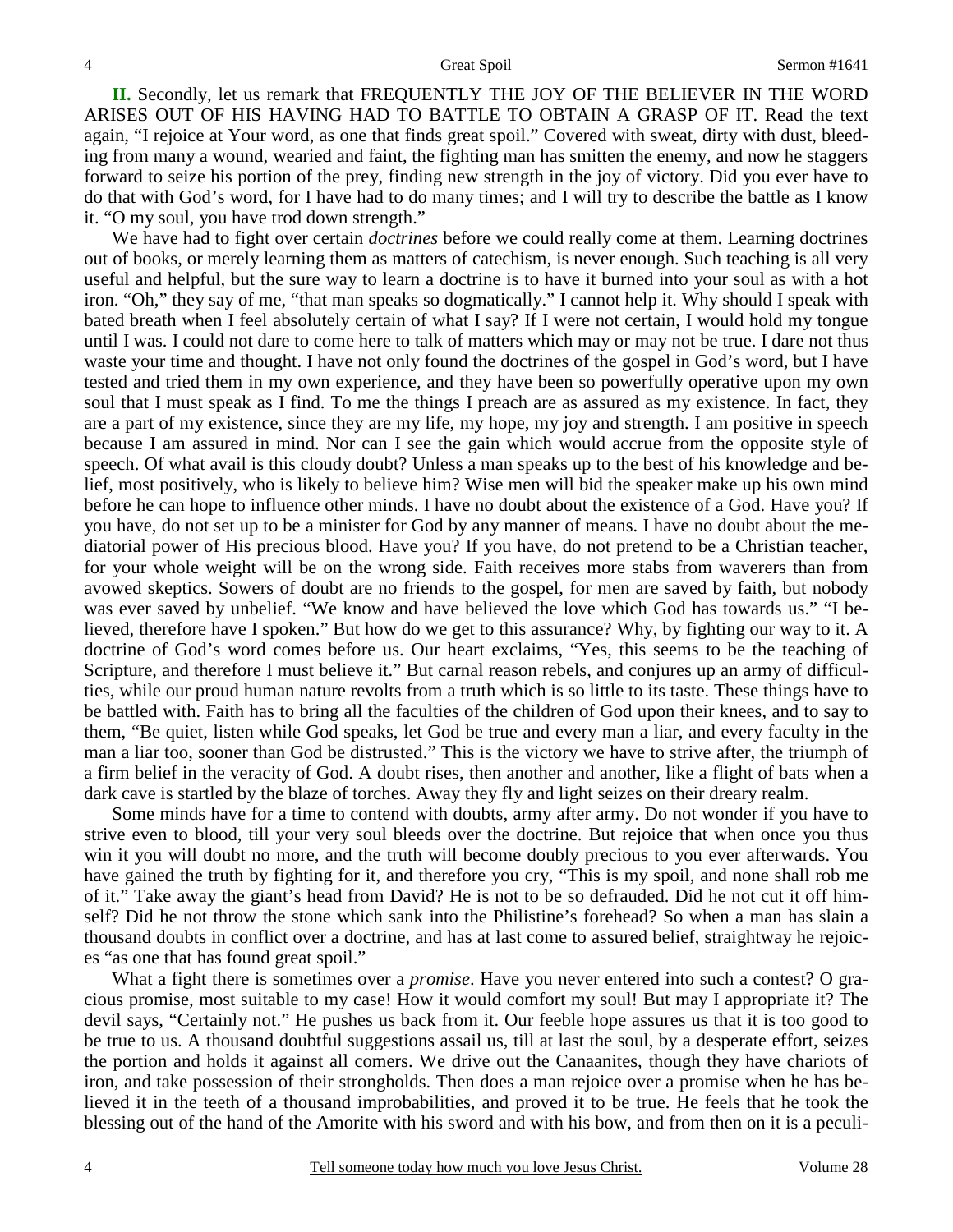ar portion to his soul, and he rejoices over it "as one that finds great spoil." It is a good thing to mark your Bibles when you have received a promise. Mark the margin with T and P, and let it stand for "tried and proved." Mark the passage which the Lord fulfils to you with some private seal, bearing witness to its truth. David set his own hand to the margin in many places, as for instance, when he exhorted us to wait on the Lord, and then added, "Wait, *I say,* on the Lord." May that which is written with ink in the Bible be written with grace on our hearts. May the public promise become a private promise to each one of us by the living experience of our own soul.

 Sometimes the hardest fight is round a *precept*. God has bid us do this and that, but carnal ease cries, "Let the precept alone," and love of self says, "That command is too humbling, pass it by." But oh, when you can battle with yourself and win the victory till your heart cries, "I will delight myself in Your commandments, which I have loved," then your rejoicing will be great indeed! What a joy to conquer yourself! What bliss to master your surroundings, and all the peculiarities of yours disposition and temperament, so as to come to love the same precept which a little while ago was irksome. How the believer loves the law when he has fought down his rebellious will, vanquished his obstinacy, crushed his pride, fettered his levity, and yielded himself wholly to the word of the Lord. Holy Spirit, give us this joy.

 A sharp warfare often goes on over *the threats*. I have had many a wrestling match over them. A voice whispers in my ear, "that threat of God is too severe, that sentence of Scripture is too harsh." Certain of my brethren carry a bit of pumice stone with them, and rub down the rough texts. Whenever they find God speaking in wrathful indignation against sinners, they meet His terrors with a "larger hope." Things that are revealed belong to me, but things that are not revealed seem to belong to them. They have many learned ways of softening down disagreeable truth. Now, if I find my mind quarrelling with any line of Scripture, I say to my soul, "You are wrong, or else you would be in accord with every word of the Judge of all the earth." If I cannot yield unfeigned assent, and consent to the justice of God, it does not occur to me to alter the Scripture, but to school my own heart till it bows before the thunder of divine judgment. I try to get my heart into such a state that I can say, "If my soul were in God's place, this is exactly what I would say to the ungodly, this is precisely the measure I would deal out. For it must be right, it must be just or Jehovah would not so deal with men." When you are thus agreed with God, you will rejoice as one that finds great spoil, for you will be confident that to the sternest problems there is a gracious answer, and for the direst difficulties a sweet solution. It is hazardous to take the soul out of texts of Scripture, and to attempt to give them souls of our own invention. Let us learn God's meaning, and then become friends with it. Grow accustomed to the terrible texts till like Daniel, you feel safe even in the lions' den. The doctrine of eternal punishment is no longer difficult for me to believe since I am confident that it is taught in the Scriptures. The difficulties of it are for God to solve, and there I leave them, being well assured that in some way or other, all that He does will be consistent with His justice and His love. Not without a battle does one consent, unto the darker side of Sacred Writ, but that once fought there is rest.

 Yet, once more, this is true about *the word which reveals Christ.* We know not Christ aright till we are conformed to what we know of Him. If Christ is lovely, we shall not understand that loveliness till we are in a measure lovely ourselves. The pure in heart see the pure and holy God because every man sees what he is. When the lady said to Mr. Turner, "Sir, I have seen that spot many times, but I never saw that which you have pictured," "No, Ma'am," he replied, "I dare say you have not. But don't you wish you could?" Just so, the artist's eye sees what another eye cannot, and the pure in heart see in God what nobody else can see, because they are like God. When our minds become molded like the mind of Christ, then we understand Christ. If there is anything about the character of our divine exemplar which staggers us, let us pray our way into it. We must get to be like Him, and oh, when we do, then every line of that dear face will be conspicuously and transcendentally charming to us, because we have come to it through suffering.

 The inner experience of many a child of God lies much in conflict and contention, and scarcely an inch of Scripture is truly gained without fighting for it foot to foot with those who would rob us of our inheritance. Canaan was given to Israel by the Lord Himself, by a covenant of salt, but we all remember the long list of enemies that already occupied it. What is the name of them? Hivites, Hittites, Perizzites,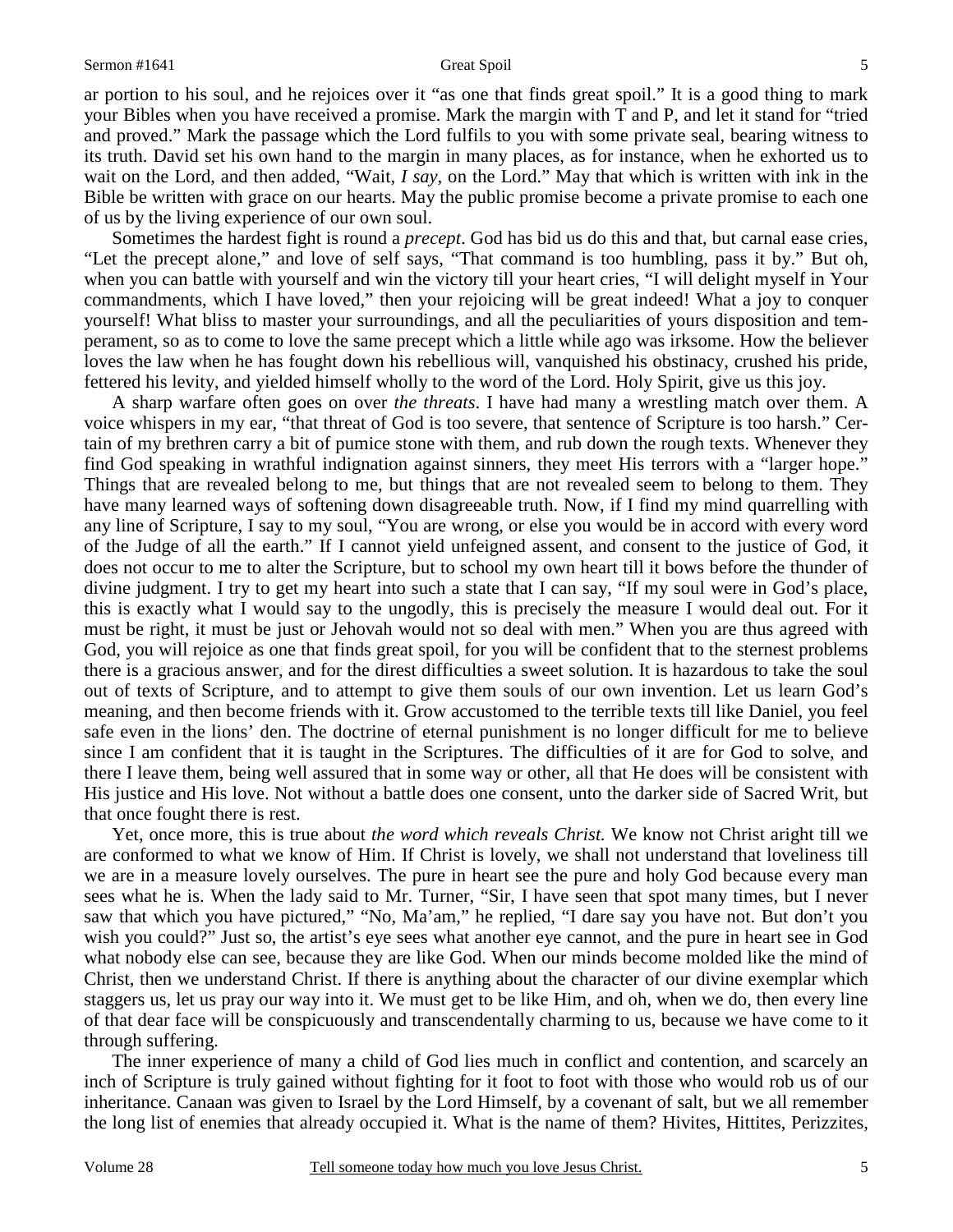Jebusites—I will not trouble you with more, so many and so ugly are the names of those who would keep back the believer from his portion in the covenant. One of old said, "They compassed me about like bees: like bees they compassed me about" and yet he added, "But in the name of the Lord will I destroy them." May it be our resolve that we will take every part of the word to be our heritage, and rejoice over it "as one that finds great spoil."

**III.** We shall now tarry a moment upon a third thought, which is altogether different from that which has gone before. AT TIMES THE JOY OF THE BELIEVER, LIES IN ENJOYING, GOD'S WORD, WITHOUT ANY FIGHTING AT ALL. In the text I am not sure that fighting is certainly mentioned or necessarily implied, though it is highly probable. David says, "I rejoice at Your word, as one that *finds* great spoil," as if he fell upon it all of a sudden, like the lepers at the gate of Samaria, who to their surprise, found all the way they traversed covered with garments, and gold and silver vessels. They had not lifted a finger in war, yet they found great spoil, like the man in the parable who, when he was plowing, found a treasure hidden in the field. He had never looked for it, but he had great joy in discovering it. In infinite mercy the Lord makes His word open up before His people when they are not seeking it, according to the promise, "I am found of them that sought Me not." Have you ever experienced what this means, and have you not rejoiced as one that suddenly finds spoil?

 The word of the Lord is often, as spoil *found,* not fought for. The promise lies before me on the way, and I find it, and by the law of the kingdom of grace it becomes mine for the finding. There it is, and the Spirit of God reveals it to me, and I take it, asking no leave whatever, since all covenant blessings are free to us when we are free to take them. Our guarantee for feeding at the banquet of love is the fact that God has set before us an open door, and we are invited to enter in. What joy is this!

 This spoil, however, must have cost somebody else most dear, though it has cost us nothing. If *we* did not fight for it, somebody else fought for it once. Ah, what a fight was that! Let Gethsemane and Calvary tell. What joy there is in seizing the spoil which Jesus has left us as the result of His life's warfare! We have not trod the winepress, but yet we drink the wine. The blessing is free to us, but it cost Him groans and tears, and bloody sweat, and death. "This is David's spoil." Look down and see the mark of the victor's feet! See you not where the nails went in? The Crucified One has been here and smitten all our adversaries, and left this spoil for us poor creatures to divide among ourselves.

 Great is the spoil, all the spoils of death and hell, all that father Adam was robbed of is recovered from the robbers. Life, light, peace, joy, holiness, immortality, heaven—all these are brought back by our great Conqueror who has taken the prey from the mighty, and brought back the lawful captives, leading captivity captive. O, brethren, we do rejoice when we get a hold of the precious treasures of the word as Jesus Christ's spoil, fought for by Himself, and then distributed to us.

What a joy there is in our heart when we remember what foes our Lord overcame to gain all this spoil for us. Sin has been routed, death has been slain, and hell has been stripped of its prey, our direst enemies are broken in pieces, and the crown of their head is crushed by Him who is the seed of the woman, the Messiah of God.

 Whenever a passage of Scripture sings to you of itself, sing with it before the Lord. Whenever in reading, the verse seems to leap out of the page into your bosom, there let it lodge forever. Whenever in hearing the word it darts into your heart, then you will understand what David meant when he said that his soul rejoiced over God's word "as one who," by a happy, blessed find, "finds great spoil."

 **IV.** My fourth head is the principal one, and I want all your attention while I dwell on it for a short time. THERE IS A JOY ARISING OUT OF THE VERY FACT THAT HOLY SCRIPTURE MAY BE CONSIDERED TO BE A SPOIL. I will show you that in five particulars.

 First, a spoil is the *end of the uncertainty*. Whenever a fight begins, it is questionable who will win. While it rages the result still hangs quivering in the balances, but we know who has won the battle when the victor begins to divide the spoil. No question now remains, the debate is ended. Blessed is that man who has found in Scripture a spoil in the sense that he has come to the end of uncertainty, and arrived at something like certainty. All men that think crave after certainty, and gradually settle down to one standard or another. I have heard of two brothers, equally honest and thoughtful men, who commenced life at the same point, but parted in their search after a foundation firm and strong. One of them at last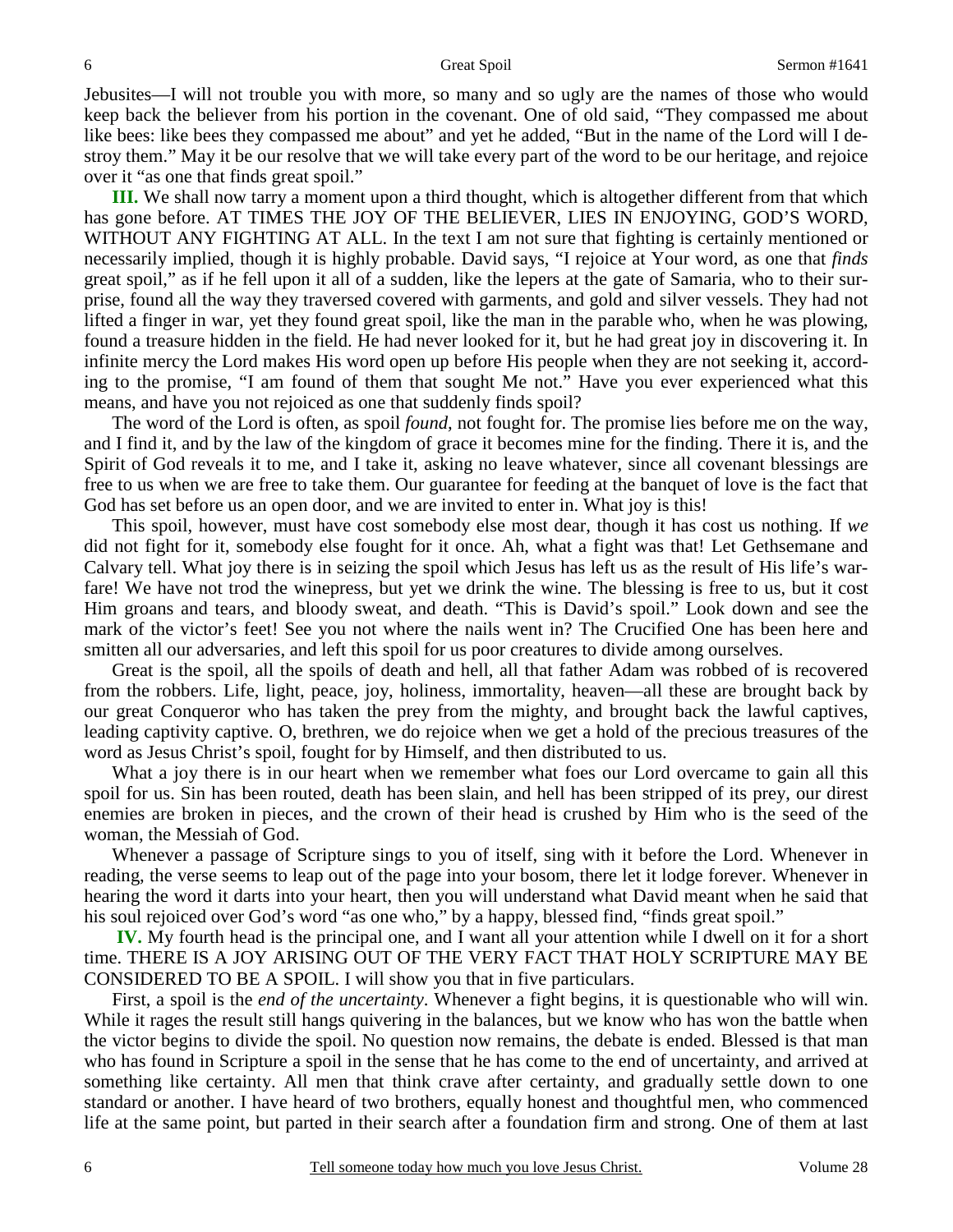gravitated to the Church of Rome, for he thought he discovered certainty in an historical church, and in one at the head of it whose utterances are regarded as infallible. I do not envy him his ideal certainty; it seems to me to be a mass of fraud, a great historical imposture. The other brother found his resting place in his own reason, or in the fact that he could not be sure of anything. There is a certainty in being certain that you are not certain of anything, but certainly it is not a certainty which would afford comfort to me, for my reason would be to me a sorry guide for eternal things, since even in everyday concerns it has misled me. We must find certainty somewhere, or believe that we have found it, or else we shall be of all men most miserable.

 If a man has no standard of infallibility outside, he tries to find it in himself, and becomes his own pope, and depend upon it, a pope in England is as likely to err as a pope in Rome. I would not give two pence for the two of you, and if I threw myself in, it would not add an extra farthing to the value. When a man has in experience fought up to confidence in the word of the Lord, or has had it effectually laid home by the Holy Spirit to his own soul, then he reaches the end of the controversy so far as he himself is concerned. He is dividing the spoil, for he says, "We have known and believed the love which God has towards us." Of course, people come round and say, "You are mistaken." Our answer is, "Let every man be fully persuaded in his own mind. It may not be certainty to you, but it is to me." If a man should assert, "Oh, that medicine is all quackery," he has a right to speak his mind, but his decision is not final. "Not so," cries another, "I have been ill half-a-dozen times, and on each occasion I have speedily recovered through its use. Call it quackery if you like; it is no quackery to me at any rate, for I am certain about its good effects." So is it when a man has at last, by the application of the Spirit of God, felt the power of God's word over his soul, he says, "I am not going to fight that battle over again. I am sure of the truth of that Scripture." Such a man is restful about that matter. I would to God that all of you had this certainty as some of us have. How horrible it is to grope in the eternal fog, to flounder in primeval chaos, seeing no road or landmark, turning this way and finding it night, and the other way equally darkness; to the right disorder, to the left questions. Oh, to get to know that God loves me, and that I love God, and that Christ has redeemed me, and my sin is put away, and to feel all this witnessed in my soul by the Holy Spirit! This is to rejoice in the end of uncertainty as one that divides the spoil.

 The next idea that comes out of the figure of spoil is this. *It is the weakening of the adversary for any future attacks*, for when they divide the spoil they say to one another, "The invaders will be here again, no doubt, before long, but they will not have this great gun to turn upon us, we have spiked it. Their stock of ammunition will be somewhat diminished by the capture of their magazine, and they will not have this huge chest of gold with which to purchase more martial equipment, for we have taken it from them. We have weakened the adversary. Have we not entered their strongholds? Have we not captured their quadrilateral? They may again take up arms, but their force is broken." Every doubt a man conquers by resting on the infallible word, has weakened the power of unbelief within him, and strengthened his faith. Blessed is that man who has so trusted in his God that doubts are now but as the grasshopper which is only a burden to the feeble. O the joy of saying, "I know whom I have believed, and am persuaded that He is able to keep that which I have committed unto Him." Or to cry with the once-blind man, "One thing I know, whereas I was blind, now I see." Tasting and handling of the good things of the kingdom, we rise into a region of fact, and leave suppositions and quibbles far below. In this lies a part of the joy of taking the spoil, we hope for less disturbance of heart, less peril of intellect, less struggle of soul from this time forth. The horns of the adversary have been broken, and they cannot harm us as before.

 Next, in dividing the spoil there is always *a sense of victory,* and so there is in believing God's word. In getting firm hold upon the faithful testimony of our God, we achieve a conquest over doubts, fears, disquietudes, and all our proud judgments of God. There is a sense of conquest when we overcome our passions and propensities, and do the Lord's bidding according to His precepts and statutes. When that which at one time was difficult, if not impossible, becomes easy and delightful, then we wave the palm branch over a defeated enemy. When the mind is brought into subjection to all and every revealed truth, we have done more than if we had taken a strong city. "This is the victory that overcomes the world,